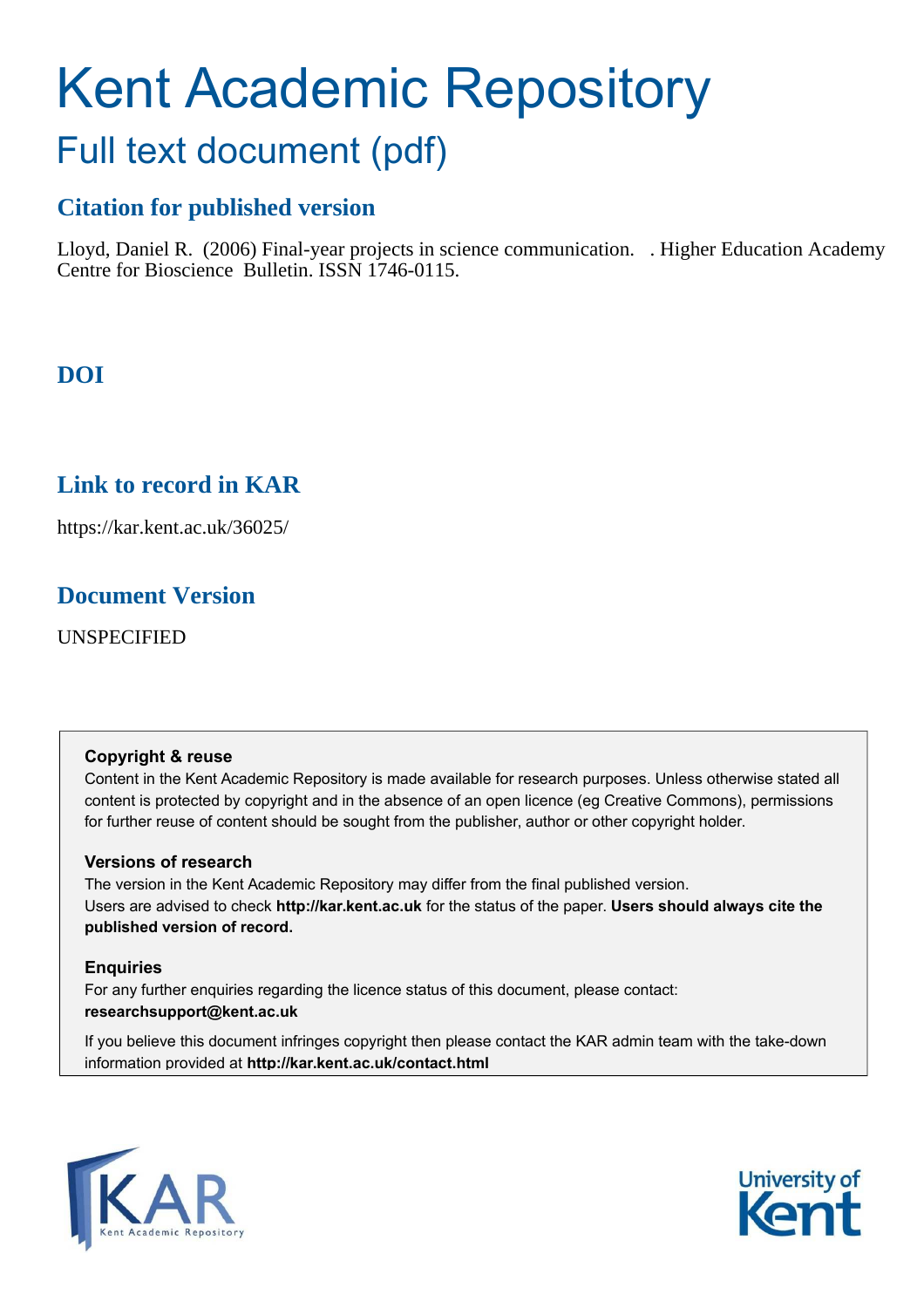

The Centre for Bioscience is one of 24 Subject Centres, funded by the four UK higher education funding bodies, to promote and support high quality learning, teaching and assessment in UK higher education.

### ISSN 1746–0115

## **PRACTICAL SKILLS**

### **– TIME FOR A RETHINK?**

Frecent survey (Brown *et al.*, 200<br>asked graduates to identify three<br>things in their current occupation<br>for which their university cours<br>had prepared them well and th<br>things for which their course had prepared recent survey (Brown et al., 2005) asked graduates to identify three things in their current occupation for which their university course had prepared them well and three

them poorly. Lack of practical work and experience stood out as the aspect of courses to receive most criticism (second was career development skills).

There has undoubtedly been a reduction in the provision of practical work in university courses in response to:

- Staff pressures (available time and the drive to research priorities);
- Resource pressures (both from the increasing cost of consumables and the reducing unit of resource per student);
- Increased student numbers (since what can be done with 8-12 students cannot necessarily be done with 50);
- Increased Health and Safety issues;
- Increasing sophistication of experimental method in the biosciences;
- Reduced hours for which students are expected to attend classes; and
- The need to make time available to teach generic skills.

Quoting from a recent HEFCE consultation paper (HEFCE, 2003), "Employers expect bioscientists to have significant practical experience, and so there is pressure to ensure that the amount of practical work is not reduced". "Reducing practical work in the biosciences would undoubtedly have an adverse effect on HEFCE employability objectives". The responses from the survey reported here suggest we have already arrived at this situation! This is supported by recent reports from the Biosciences Federation Enthusing the next generation (http://www.bsf.ac.uk/responses/ enthusing.pdf) which recommends that

"practical work be given greater prominence in the curriculum" and the Association of the British Pharmaceutical Industry Sustaining The Skills Pipeline (http://www.abpi.org.uk/publications/pdfs/

2005-STEM-Ed-Skills-TF-Report.pdf) also identifies practical skills and in vivo skills (among others) as requiring action, in some cases immediate, to improve the situation.

There are a number of options which would increase the practical abilities and experience of graduates. For example:

- Increase total teaching time;
- Reduce time spent teaching generic skills:
- Increase the provision of sandwich courses, vacation work experience and placements in industry;
- Give students options for 'practical light' or 'practical heavy' modules;
- The diversification of the mission statements of universities might allow institutions to establish themselves as providers of practically orientated courses; and
- Provision, by employers, of training courses for newly-employed graduates to bring them up to speed.

None of these are without problems but the most important thing is for us to take on board student and employer concerns about the practical work to which students have access at university. The question then becomes how, within the constraints under which we operate, can we deliver a more satisfactory student experience?

Brown, C.A., Calvert, J., Charman, P., Newton, C., Wiles and Hughes, I. (2005) Skills and Knowledge Needs Among Recent Bioscience Graduates — How Do Our Courses Measure Up? Bioscience Education E-journal, volume 6. Available at

http://www.bioscience.heacademy.ac.uk/journal/vol6/beej -6-2.htm Accessed 2/06/06

HEFCE (2003) HEFCE consultation document: Developing the funding method for teaching from 2004-05 — A response from the Heads of Biological Science. HEFCE Nov 2003

**Ian Hughes** Centre for Bioscience i.e.hughes@leeds.ac.uk

### **CONTENTS**

- **1** PRACTICAL SKILLS – TIME FOR A RETHINK **Ian Hughes**
- **2** SAME JOB, DIFFERENT CONTINENT **Mark Huxham**
- **3** STUDENT SKILLS **Gillian Fraser**
- **4** THE PASSPORT SCHEME BRIDGING THE GAP BETWEEN SCHOOL AND UNIVERSITY **Bethan Wood, Mark Ward and Rebecca Whitehead**
- **5** BIOSCIENCE IN ACTION **The Centre for Bioscience**
- **6** BLOGS, PODCASTS AND WIKIS – PUBLISH AND BE DAMNED? **Terry McAndrew**
- **8** REPORT ON PROBLEM-BASED LEARNING WORKSHOP **Dale Peterson**
- **9** TECHDIS HE CONFERENCE **Simon Ball**
- **EXPERIMENTAL DESIGN SKILLS Jane MacKenzie and Graeme Ruxton**
- 11 FINAL-YEAR PROJECTS IN
SCIENCE COMMUNICATION **Dan Lloyd**
- **12** STUDENT ESSAY COMPETITION 2005 – 2006 **Katherine Clark**



Centre for Bioscience, The Higher Education Academy, Room 8.49 Worsley Building, University of Leeds, Leeds LS2 9JT. Telephone/Facsimile: +44(0)113 343 3001/5894 email: heabioscience@leeds.ac.uk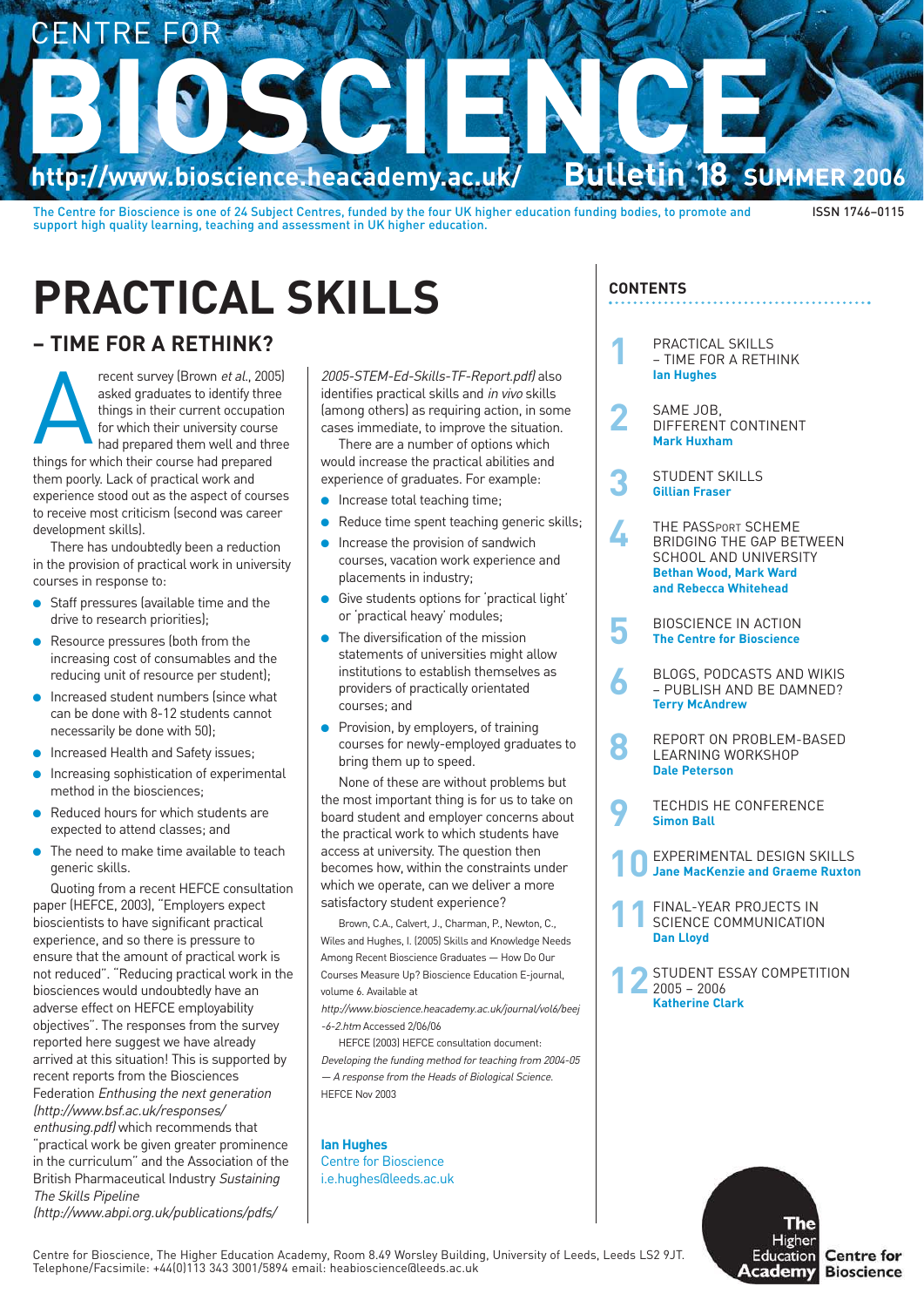# **2**I **SAME JOB, DIFFERENT CONTINENT**

Im away for three months,<br>
broadening my mind'. The note<br>
on my neighbour's door neatly<br>
displayed the typical Australian<br>
virtues of brevity and straight<br>
talking. It contrasted poorly, I thought, 'm away for three months, broadening my mind'. The note on my neighbour's door neatly displayed the typical Australian virtues of brevity and straight with the ponderous email I had circulated before leaving. Full of phrases about 'an enriching cultural exchange' and 'refreshing my academic perspective', the apologetic sub-text had been 'no, this isn't a holiday'.

And no, it isn't. It is an academic exchange with a colleague from the Australian Catholic University in Sydney. We have swapped jobs and houses for six months. We are following in a long tradition of exchanges that at one time were encouraged and facilitated by the Commonwealth and other organisations. Those formal channels seem largely to have dried up – broadening one's mind is no indicator of esteem in the RAE. So this exchange was a blind date following a query on an education discussion list, and it was possible only with the support of our colleagues and managers. Having spent two months down under, I would like to share with you some of my initial reflections on the similarities, and differences, between teaching biology in the two countries.

It is easy to feel at home in Australia. I walk past oak trees lining Norwich and Oxford Street, on my way to Epping and work, and can read how Hibs and Hearts are getting on in the weekend paper. But the raucous screeching of sulphur-crested cockatoos careening overhead will suddenly rend my thoughts, and remind me that this is really a very different country. Australian higher education presents similar contrasts between the familiar and the novel. The first universities (Sydney, Melbourne and Adelaide) were based on UK models, and that legacy is still strong in the 44 major Australian HE institutions of today, and in wider HE policy. Australian academics are anticipating, with justified trepidation, the introduction of their own 'Research Quality Framework', inspired by the RAE. There is talk of greater

differentiation within the sector, with the 'gang of eight' (elite, older universities) pushing for this, and a fear that some institutions may become 'teaching only'. In some respects, the UK is following Australia. Students here have paid into the Higher Education Contribution Scheme (HECS) since 1989, with repayments through tax after an income threshold. Since 1997, universities have been permitted to make up to 25% of the enrolment in a course from full fee paying students; in some cases, this has meant lowering the entrance requirements for such students, and worries that the rich can buy their way into university. Australia realised the potential of overseas markets many years ago, and now has the second largest percentage of overseas students – mainly from China and India – of any country.

And what of the differences? There are many, some of which involve subtle changes in perspective that have radical implications for how things feel. Take the dead hand of health and safety, revived by the bright southern sun into a gentle protector. The risk assessment forms are similar to those required at home before taking our students for a walk in the park. But the content throbs with uniquely menacing possibilities. Australians love to tell tales of the many miserable ends that might befall you in the outback and the sea. The best of these are embellished with details of how Uncle Keith, or a friend's cousin, lost his leg to a redback spider or was chased across a field by a tiger snake. And the most worrying aspect of these tales is the suspicion that they might be true. Australian biologists conduct fieldwork in a country with the most venomous animals on earth; they respond with a refreshing mixture of planning and optimistic acceptance of risk. Suddenly the risk assessment process makes sense, and I wonder if this is not its natural niche, and it has spread like a noxious weed to the UK? Then there is that famous Australian confidence, a kind of positive, secular fatalism that asserts 'She'll be right, mate'. Australians appear to believe the opening lines of their wonderful

national anthem: 'Australians all let us rejoice, for we are young and free.' My students exude a languorous optimism, with much less apparent anxiety over assessments than I would find in Scotland. The ability is the same, but the attitude is different; the success of the schools in fostering such confident young people surely has lessons for us in the UK. Part of that confidence might stem from the job prospects for environmental biologists. Most of my students here expect to leave with ordinary degrees after three years (unlike in Scotland, where the fourth honours year is now routine) and to find relevant work with regulatory bodies and local authorities.

So how would I describe the benefits of this exchange? It has re-introduced me to the creative anxiety of teaching new subjects in a different place, and of making new friendships with colleagues and students. It allows me to see my work and institution from a different perspective, to reflect on my strengths and weaknesses and those of my university. But I can summarise it for you in a pithier, and more Australian, way – it helps to broaden my mind.

#### **Mark Huxham**

Napier University (Currently at School of Arts and Sciences, Australian Catholic University) M.Huxham@napier.ac.uk

### **E-LEARNING NEWS**

#### **UPCOMING EVENT**

Effective E–Learning: IT's about pedagogy as well as technology, Manchester Metropolitan University, 13 December 2006

#### **FUNDING AVAILABLE**

Grants up to £4000 are available. Deadline for applications 13 September 2006

http://www.bioscience.heacademy. ac.uk/eLearning/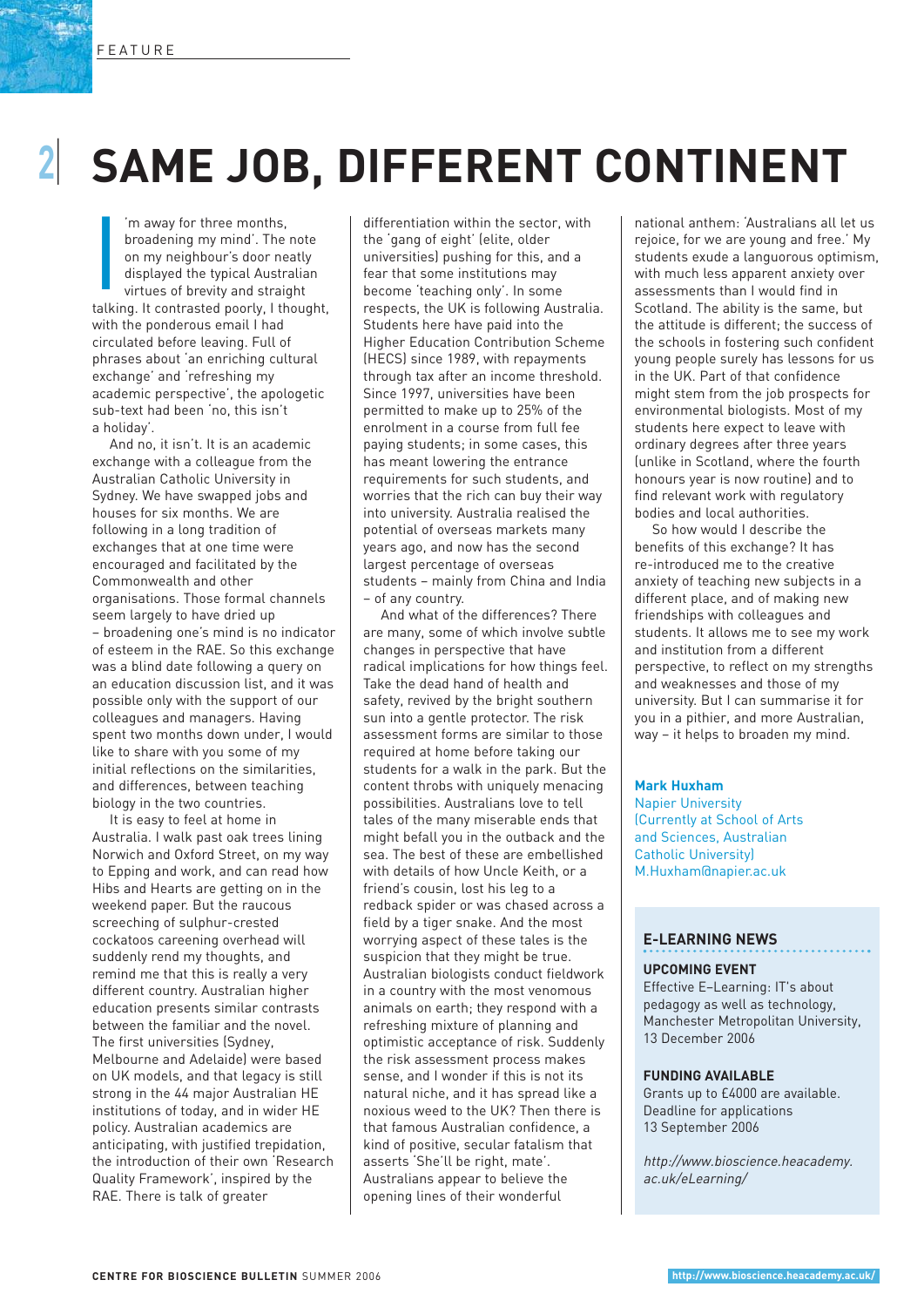# **STUDENT SKILLS**

ecent articles have made<br>
increasingly apparent that<br>
expectations of students'<br>
skills are mismatched, bo<br>
from university admission<br>
and graduate employers' perspectives ecent articles have made it increasingly apparent that expectations of students' skills are mismatched, both from university admissions (Blair, 2006; Shepherd, 2006). In the above context, skills have been defined as those that are transferable and include communication, team working, selfmanagement, IT, numeracy, information handling and problem solving, to name but a few. However, all undergraduate courses have skills learning/teaching embedded within them – we all expect students to turn up to lectures on time and submit their coursework on a stated date and lectures are becoming increasingly interactive with a degree of team work and group interaction required. By their very nature, coursework, assessments and exams test the application of transferable skills – oral presentations supported by visual aids, exam questions assessing problem-solving capabilities and literature reviews reliant on sourcing, understanding and criticising texts.

Universities have further invested in skills support over the past few years. For example, at the University of Reading, central providers (including IT Services, Study Skills Advisers, the Library and the new Mathematics Support Centre) offer regular courses and learning resources to help develop students' skills. A search on the Web found that most universities offer similar types of support. For example, the University of Bournemouth has its KeySkills website

(http://keyskills.bournemouth.ac.uk/lskills /tltp3/entersite.html), Manchester Metropolitan University has a dedicated Study Skills section on its Learning Support Website

(http://www.mmu.ac.uk/academic/studser v/learningsupport/) and the Department of Lifelong Learning at the University of Exeter has an on-line Study Skills Series (http://www.education.ex.ac.uk/dll/studys kills/), all of which give advice and guidance on how to develop and effectively apply transferable skills. In addition, the Academy website

(http://www.heacademy.ac.uk) currently lists several ongoing skills-development projects and many of the Centres for Excellence in Teaching and Learning (CETLs) have a skills focus.

The CETL in Applied Undergraduate Research Skills (CETL-AURS) at the University of Reading is currently piloting a 'skills audit tool', which will enable skills to be 'mapped' within and across degree programmes. One important feature of the tool is the differentiation of the skills into either:

- Transferable skills: communication, team working, self-management, IT, numeracy, information handling and problem solving; or
- Discipline-specific skills: those that represent the core skills associated with a particular discipline (e.g. laboratory skills, fieldwork skills etc.) and which will enhance the skills set of students, thus aiding their future career prospects.

The purpose of the audit tool is twofold – not only will it identify what skills are being taught and/or assessed in a given module, it will also allow staff to reflect on the methods they are using to teach and assess a range of different skills. By collating data across modules, degree programme co-ordinators will be able to map where and how skills are being taught and assessed, thus facilitating a systematic review of skills teaching, assessment and learning across an entire programme. Where appropriate and possible, when audits are completed for an undergraduate programme, employers will be invited to review this information and to then discuss with staff the range of skills being supported to see how this compares to their own expectations of what graduates 'should' have to offer. The audit tool approach, therefore, provides not only a basis for staff to discuss skills teaching, assessment and learning within an institution, but can also be used to engage staff in skills discussions with industry.

The skills audit tool has now been piloted using the core modules of the BSc Rural Environmental Science programme at Reading. Core module convenors were willing to participate and several staff commented not only on the ease of use of the audit tool but also its usefulness in terms of encouraging them to think more deeply about skills teaching and assessment. When data were compiled, the results of the audit concluded that

overall, the range of transferable skills are being taught and assessed using a range of different, and often innovative, methods. The discipline-specific skills information will now be presented to potential employers to examine the extent to which this matches their expectations.

This initial hard copy pilot of the audit tool was deemed a success and it has now been decided that an on-online version will enable more staff to have access to this resource. Working closely with the PROFILE team http://www.profile.ac.uk at the University of the West of England, an interactive version of the audit tool has now been developed by the CETL-AURS team at Reading. Module convenors will be able to 'log-on' and fill out the audit tool at their convenience (taking about 15 minutes per module) and PROFILE allows programme co-ordinators to quickly and easily collate and summarise data across an entire degree. The online version of the tool is currently being piloted by staff in the CETL-AURS with the aim that it will be more widely available to other staff across the

University later in the year. We would like to hear from you if you have had any experience of auditing skills and/or have been involved in the development of similar resources. If you would like more information on the CETL -AURS or the skills audit tool, contact Gillian Fraser, details below.

### **REFERENCES**

Blair, A (2006) Graduates unfit for work, say top firms. The Times Online. Available at

http://www.timesonline.co.uk/article/0,,3 561-2028167,00.html Accessed 24/4/06

Shepherd, J (2006) Students today can't write, spell or count. Times Higher Education Supplement, February 10

**Gillian Fraser** University of Reading g.a.fraser@reading.ac.uk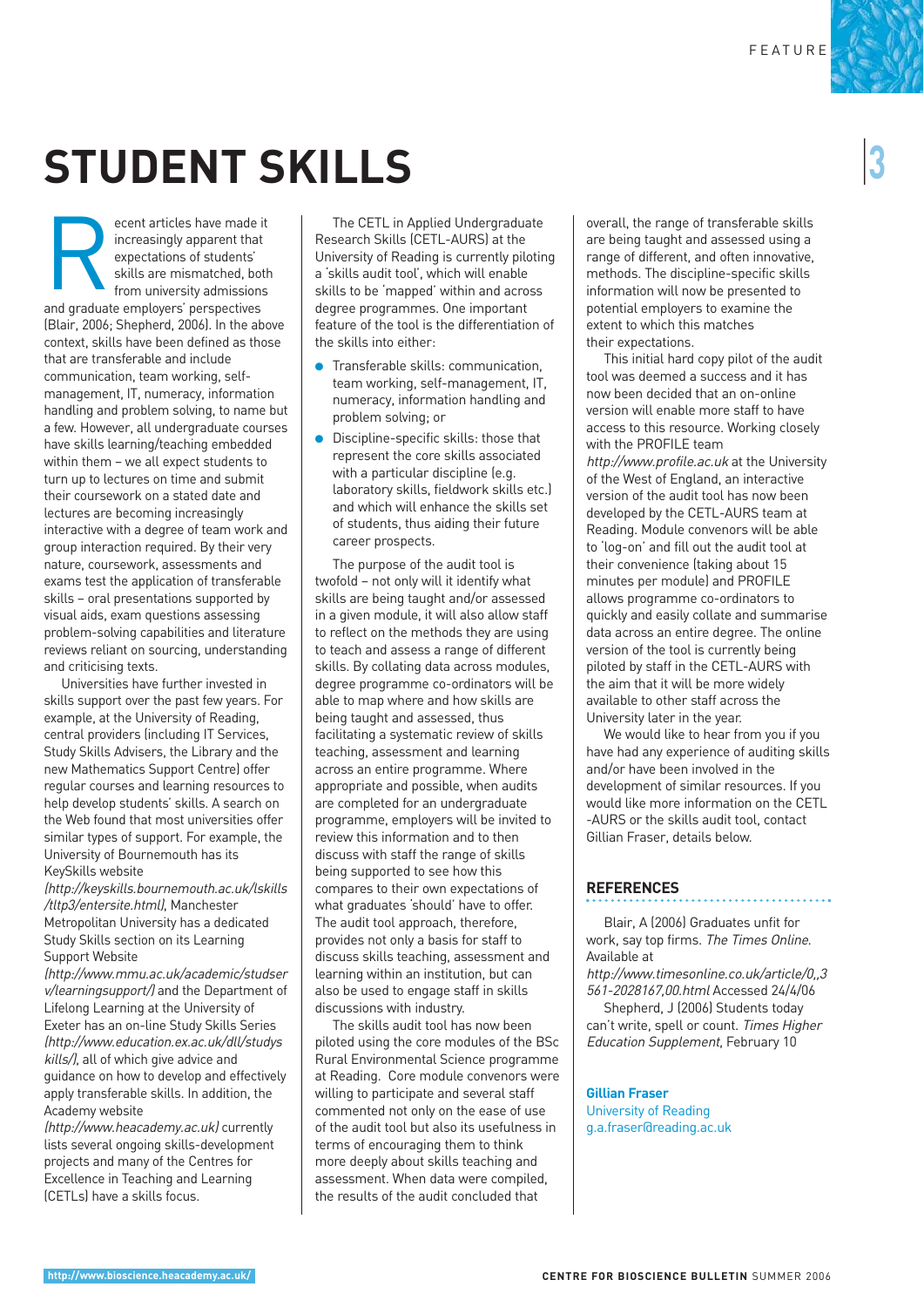FEATURE



**4**I

# **THE PASSPORT SCHEME**

### **– BRIDGING THE GAP BETWEEN SCHOOL AND UNIVERSITY**

The Crichton Campus of the University of Glasgow is particular<br>of a multi-institutional<br>campus located in Dumfric<br>the southwest corner of<br>Scotland. In common with the other he Crichton Campus of the University of Glasgow is part of a multi-institutional campus located in Dumfries in the southwest corner of Institutions on the campus (University of Paisley and Bell College) the majority of students are drawn from the local area (Dumfries & Galloway and Cumbria). As part of the process of building links to the secondary sector, the Crichton University Scholarship Agreement has been established whereby students from regional secondary schools are entitled to an annual scholarship if they attend the Crichton Campus.

Other initiatives have also been undertaken to build close links with the secondary sector, of which the PASSport scheme is a notable example. The standard university entry qualification within the Scottish system remains the Higher, gained after the fifth year of secondary schooling. This means that many pupils can gain university entrance at the age of 16. Even if qualified at that age, the majority intending to proceed to higher education opt to return to school for a further year (primarily due to maturity issues), to pursue Advanced Highers and/or other Highers.

Demotivation has been identified in schools as a problem in the sixth year. For those pupils who receive unconditional offers in the course of their sixth year on the basis of their performance in fifth year, the incentive to achieve good grades in their sixth year is clearly diminished. In practice this means that they often perform well below their capacity, or indeed leave school. Both of these impact on league tables and the funding for the school. As Julian Park discussed in his recent article (Park, 2006), student motivation is also an issue in HE and John Green in his recent reports to the Centre (Green 2005a, 2005b) highlights some of the Scottish-based projects encouraging students to take bioscience.

The Crichton Campus was approached by the head teacher of a well-performing school to explore the development of a special programme that would create links between the school and the Campus. As well as addressing the issues identified above, the discussions also focussed on the increasing difficulties encountered even by well-qualified pupils in making the transition from secondary to higher education.

A pilot of 11 pupils, drawn from one rural and one urban school, was initiated in academic session 2004/5. The pupils enrolled on one of a variety of courses, ranging from Contemporary Art to Environmental Studies. The pupils were fully matriculated students of the University and had access to all facilities and were, to all intents and purposes, indistinguishable from any other student. Tutors and lecturers did not know their status and to rule out any bias in the pilot programme no arrangements were made for special treatment of these pupils.

Pupils electing to take Environmental Studies have a choice of three courses at Level 1:

### **1 Our Changing Environment:**

covers topics such as global warming, acid rain, ozone depletion, biodiversity loss and outlines the state of scientific knowledge in these fields.

**2 Environment and Sustainability:** outlines ethical, socio-economic and technological considerations integral to environmental sustainability. Lab and field work – wind farm case study; one week's research on their personal water consumption; field classes to local peat bogs to investigate problems with implementing conservation measures (in conjunction with the Forestry Commission and Scottish Natural Heritage); measure and present their ecological footprint.

**3 Investigating the Environment:** looks at scientific principles and methods by which scientific investigation occurs.

Lab and field work – SEPA field class on river flooding; saltmarsh radioactivity lab; mapping the global



Investigating the effect of acid rain on plant growth

climate lab; Experimental Design Project where students investigate an hypothesis.

One difficulty that arose from the pilot study was conflict between the demands of the university course and the demands of the programmes being pursued within the school context. In particular, since the pilot was running in the second semester, there were problems with the timing of examinations. Scottish national school examinations are held in May at roughly the same time as the examinations for the university courses. The resultant pressures meant that one pupil withdrew from the programme. Apart from that the scheme proved popular and was successful with the other ten pupils all gaining 20 credits under the Scottish Credit and Accumulation Transfer Scheme.

In the light of the difficulty identified above, the timing of the programme was changed for academic session 2005/6 and the scheme was opened up to all regional schools. Many schools joined the scheme and a liaison team was established embracing schools, university and the Local Education Authority. The financial support of the Local Authority is perhaps a contributing factor to the positive achievements of the programme. Other universities and colleges wishing to initiate something similar may need to consider this option or that of creating a bursary to fund the course fees. The success of the scheme in the first semester meant that a number of pupils elected to return in the second semester despite the known difficulties!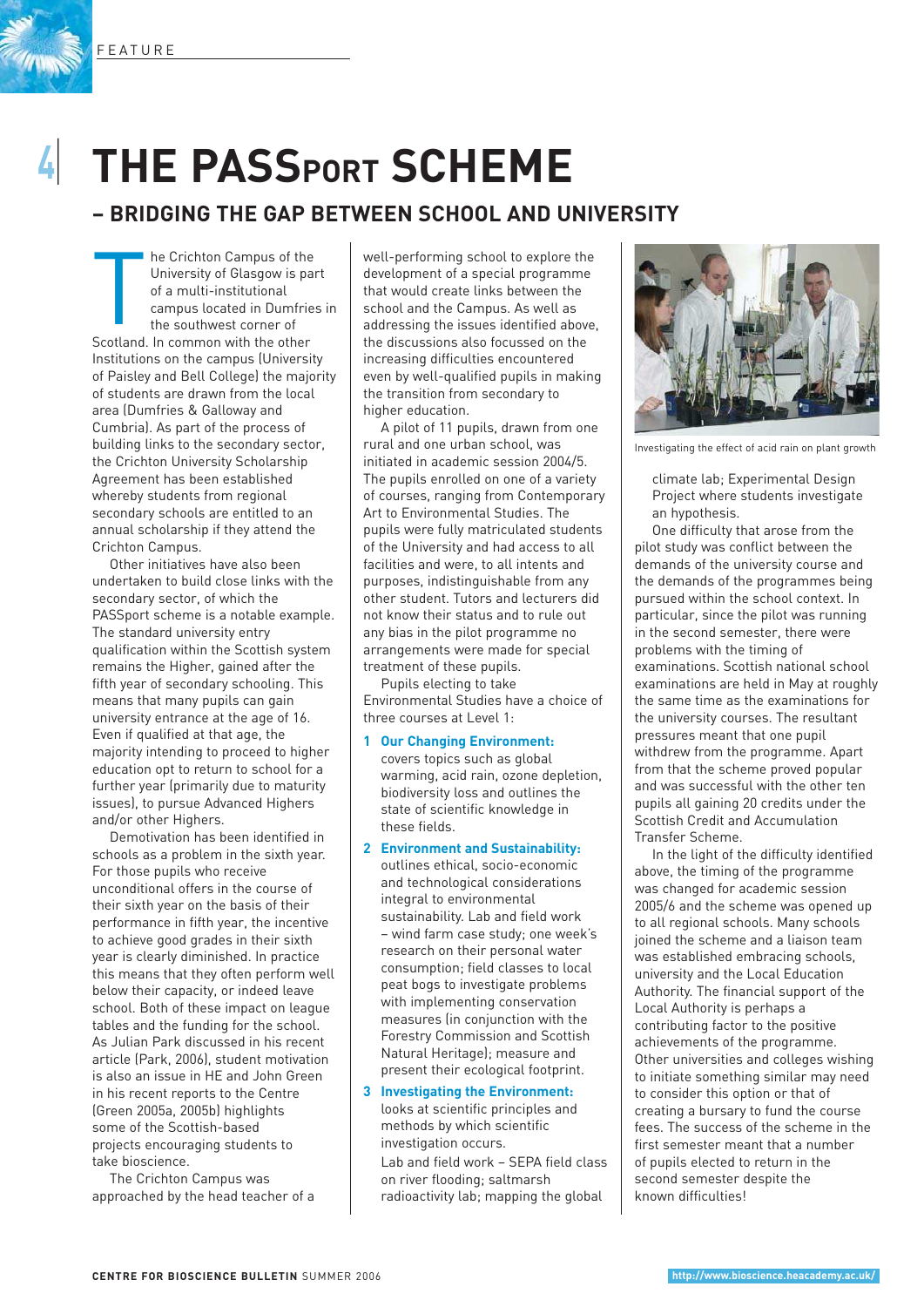

Feedback from a current pupil stated "Being a sixth year student I found the PASSport scheme very helpful. University life is really different from your school years and as you are coming to the end of school life it can become quite daunting. The PASSport scheme enabled me to get a taste of university life and helped me take on more responsibilities. You have to take it upon yourself to do the work because nobody is going to chase you for it . . . One of the best things, I felt, was that you were treated as a university student by both the teaching staff and the other students. You do not get a lighter workload because you are still at school, you have to put in as much effort and work as the other students."

The scheme is only in its second year of operation, but already the signs are of expanding subscription in the coming session. Indeed, one of the pilot schools is in the process of shaping its timetable around that of the university to allow maximum pupil participation!

### **REFERENCES**

Green J. (2005a) Scottish Learning and Teaching Issues, Six-monthly report, Spring 2005. Available at ftp://www.bioscience.heacademy.ac.uk/ cc/sixmonthreportapril2005green.doc Accessed 18/05/06

Green J. (2005b) Scottish Learning and Teaching Issues, Annual report 2006. Available at

ftp://www.bioscience.heacademy.ac.uk/ cc/GreenNov05.pdf Accessed 18/05/06

Park, J (2006). Differentiating in the HE classroom: no easy answers? Centre for Bioscience Bulletin No. 17. Available at

ftp://www.bioscience.heacademy.ac.uk/ newsletters/bulletin17.pdf Accessed 18/05/06

For information on the Crichton University Scholarship Agreement: http://www.cc.gla.ac.uk/layer1/cusa.htm

**Bethan Wood, Mark Ward**  and **Rebecca Whitehead**  University of Glasgow b.wood@crichton.gla.ac.uk

# **BIOSCIENCE IN ACTION**

### **PHOTOGRAPHIC COMPETITION 2006**

Chance to win £500, and<br>opportunity for your image<br>to be included in<br>an online collection of<br>bioscience images provided by the chance to win £500, and an opportunity for your images to be included in ImageBank. ImageBank is an online collection of Centre for Bioscience free and copyright cleared for use in learning and teaching. All major bioscience subject areas are covered and there are images of representatives of most taxonomic groups. From algae to elephants, from laboratory equipment to agricultural techniques – all these and much more are available for you to download from ImageBank.

We now have almost 5000 bioscience images, in ImageBank, with new submissions being added all the time. We recognise the importance of our collection being up-to-date and covering a wide range of topics, so we are running a photographic competition which reflects current themes in bioscience. All images entered for the competition will be considered for inclusion in ImageBank, so why not enter our competition and help us enhance our image collection?

The theme of the ImageBank 2006 Photographic Competition is: **Bioscience in Action.** We are asking entrants to the competition for high

quality images which illustrate an aspect of bioscience in which they are involved. The images may be of laboratory or field work; they may show methods or processes used for collection of data; or the relationship between an organism and its habitat. Or you can create an image showing aspects of learning and teaching bioscience. In fact you can enter any image which you consider captures the excitement and interest of **Bioscience in Action.**

We are offering some seriously tempting prizes – a first prize of £500, and second and third prizes of £200 and £100, so it's well worth having a go. In addition all images entered in the competition will be considered for inclusion in ImageBank, so this is an opportunity to share your images with the bioscience community.

The competition is open to anyone with an interest in bioscience. You can find further details, the competition rules, and an entry form on the ImageBank web site at:

http://www.bioscience.heacademy. ac.uk/imagebank/

So why not take this opportunity to share your interest in bioscience with others, and perhaps win one of our prizes?

### **BIOSCIENCE EDUCATION E-JOURNAL VOLUME 7**

The articles listed below are available on our website at http://www.bioscience.heacademy.ac.uk/journal/vol7/

- The findings of an assessment audit: an NTFS project report
- Blues for the lecture theatre the pharmacology songbook
- Written feedback for students: too much, too detailed or too incomprehensible to be effective?
- Why am I here? Student choice in the biosciences
- Correlates between bioscience students' experiences of higher education and the neurobiology of learning
- Educational modules in tissue engineering based on the "how people learn" framework
- Using online microassessments to drive student learning
- Never again shout, "that WOULD have been useful for my teaching!" at the TV

We also invite submissions for volume 8. See the website for further information, layout and submission guidelines.

http://www.bioscience.heacademy.ac.uk/journal/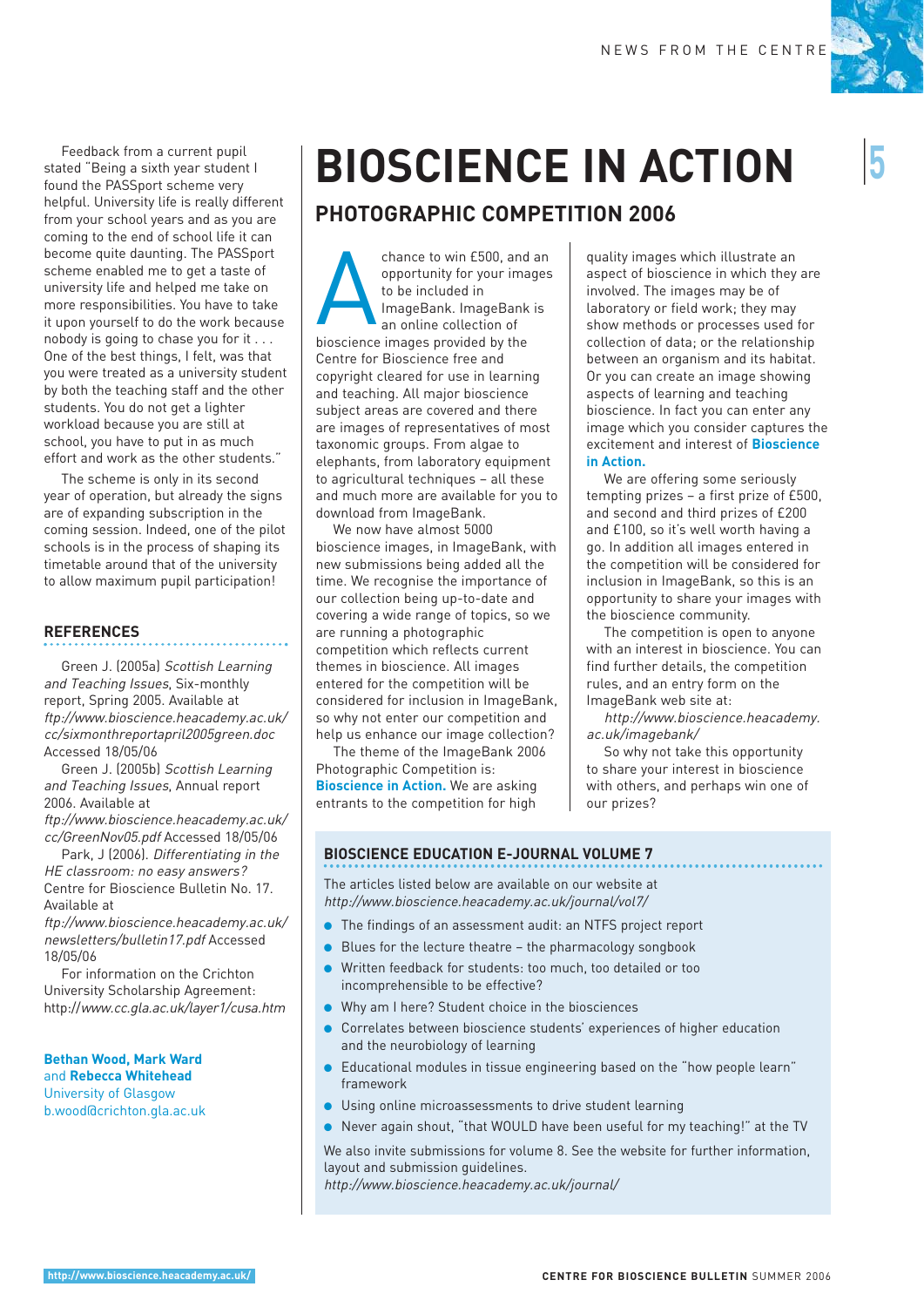## **6**I **BLOGS, PODCASTS AND WIKIS – PUBLISH AND BE DAMNED?**

**"In the beginning, there was nothing, and it exploded"** 

– Terry Pratchett

ecently 'Webs within Webs<br>
seem to be appearing, eac<br>
supporting different<br>
communication methods<br>
and gathering their own<br>
communities. These common interest ecently 'Webs within Webs' seem to be appearing, each supporting different communication methods and gathering their own networks are a foundation for a collection of applications and services now being loosely described as Web 2.0.

It is timely to consider if we are sufficiently aware of these and their learning and teaching potential. You may think that this might be yet another technical hurdle to overcome but this is not the case, quite the opposite in fact; it is their ease of use that is making them so attractive.

### **BACKGROUND TECHNOLOGY**

Underlying these new sub-networks is a communication method that advertises new content automatically. This is called RSS (Really Simple Syndication). These are called 'feeds'. RSS newsfeeds have been around for a while in many guises and special newsreader software was usually required to browse it. However, it has recently become incorporated into some web browsers. This year, RSS is about to be given a significant boost with the release of version 7 of Internet Explorer which will present RSS to the non-technical mainstream. It becomes very easy to see 'What's new' without fuss or the need to frequently update bookmarks.

### **BLOGGING**

Blogs are We**b logs** kept by individuals or projects to record thoughts, ideas, work notes or outcomes onto the Web chronologically. You may think it sounds self-indulgent but once you engage with the process it does not turn out that way. It is not identical to publishing just another page on the web because of its syndication features and its community potential: Blogging links activity.

The blogging habit has been around for a while and many teaching staff may be blogging already. Many students are already blogging their activities, including their experiences in HE. Prospective students can search these to uncover further information about the institutions they intend to apply to. Some institutions are already using this medium to enhance their profile.

Note that tagging of entries in blogs is common practice. A tag is a personal keyword for the item; tags themselves can be browsed to discover common interests.

A few example blogs;

**Nature Blogs** A collection of subjectbased blogs started in late 2005. http://www.nature.com/blogs/

**Mortarboard** The Guardian's blog around educational issues. http://blogs.guardian.co.uk/mortarboard/

**Studential** An aggregation of

student-run websites, blogs and diaries. Experiences in the UK and working abroad.

http://www.studential.com/blogs/

As new blog entries appear, RSS automatically alerts others who have subscribed their interest in the blog. Communities of practice can be kept up-to-date without broadcast email. A blog can be from a group or a role; it does not have to be an individual's diary.

For any organisation, there is a risk that blogs kept by its staff contain comment that is not desirable to have in the public domain. There have been a number of incidents in industry where an offhand comment has had significant consequences for the employer and employee. It is likely, therefore, that many HE institutions would support or establish a blogging facility that enables blogs to be kept in-house, to enable secure comment from closed groups which should not be public as they could be misinterpreted. This should offer a safer environment as entries can be 'scoped' for levels of access.

If you would like to start blogging, check with your institution to see if a

suitable service is already offered. Failing that, a free service like blogger.com or eponym.com will offer all the basic features. Creating a blog is free and can be done within a few minutes.

Searching the **blogspace** (the webwithin-web of bloggers) uses specialist tools. Google and Yahoo offer specific blogspace search services but Technorati (http://www.technorati.com/) seems to have gained the respect of the blogging community . Current interest topics in blogs are also monitored in Blogpulse (http://www.blogpulse.com/).

### **PODCASTING**

Digital music is sold and shared in the Internet using many software tools but the CD medium is being replaced with hard-disk or memory devices. One of these is the iPod™ – the market leading device which has spawned the term 'Podcasting'. Podcasting is broadcasting audio material ondemand; it does not have to be music, it could be presentations, lectures or revision guides.

Most students will have an iPod™ or equivalent MP3 player. It is probably duplicated in their mobile phone too so, receiving and playing the audio is no longer a problem; producing, advertising and delivering it is, but now only a minor one.

Recording and editing audio can be achieved with free software like Audacity

(http://audacity.sourceforge.net/) which allows the simple manipulation of the content by dragging and dropping sections of the recording onto a timeline. Distribution is achieved by syndication of the URL to the Podcast by an RSS feed. Free or low-cost websites exist which can quickly upload, mount and syndicate a Podcast.

Podcasting lectures may be an easy route to engage in the process but students may soon tire of the novelty and it may even be counterproductive leading to low attendance. However, as slides can assist revision, recall is more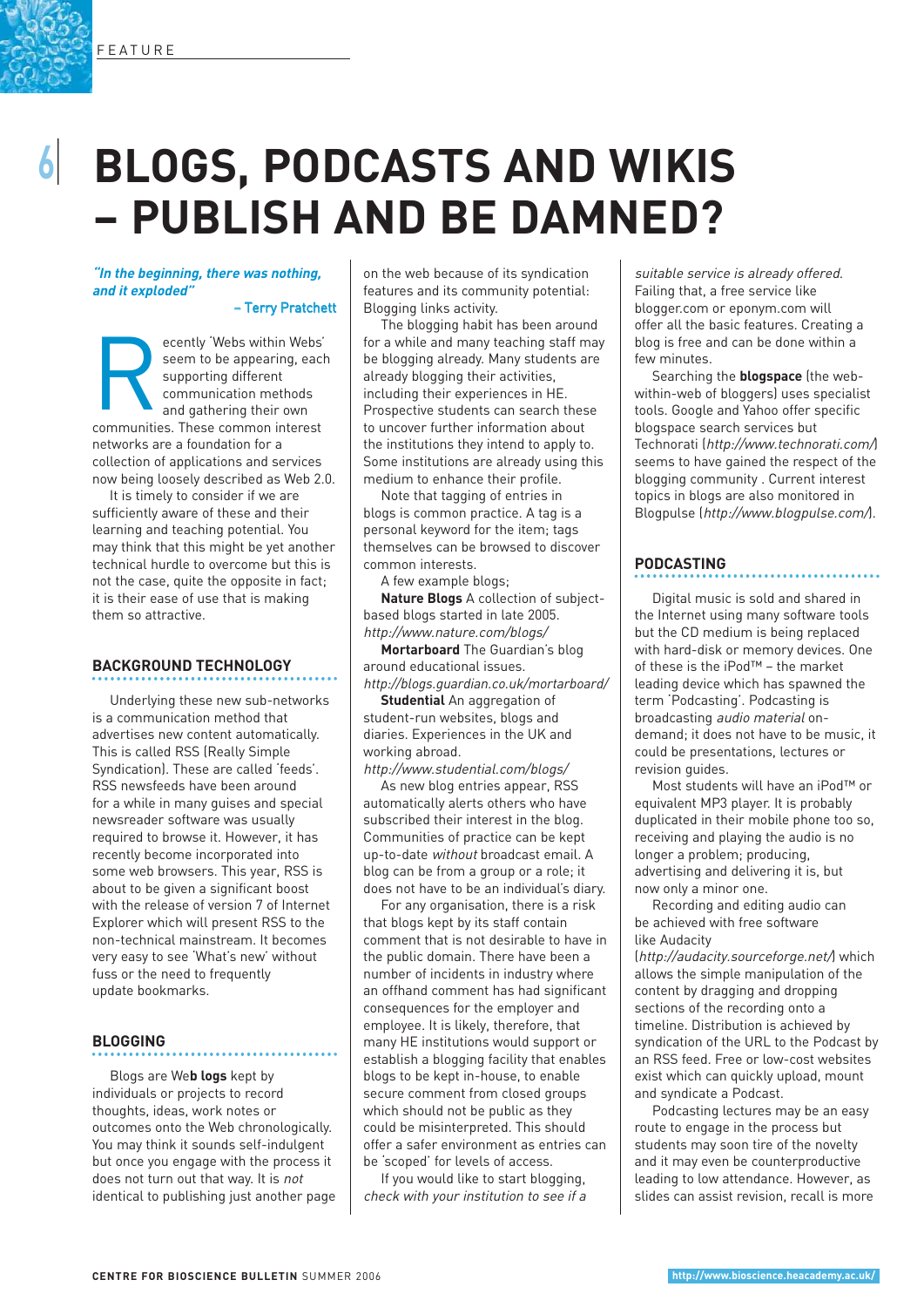There are clearly opportunities for

students to utilise wikis to work on collaborative projects with less dependence on technical skills support – attention can be given to content.

Many wiki 'packages' are freely available on the internet as most of the software is written for the open source platforms. A good comparison site of wiki features can be found at the WikiMatrix site (www.wikimatrix.org).

Projects across institutions can use wikis to manage collaborative documentation and information. For example, the JISC are using a wiki to coordinate the Digital Repositories Programme in the UK (to reduce the email burden of its members and hold the key information in one place) (http://www.ukoln.ac.uk/repositories/ digirep/index/ JISC\_Digital\_Repository\_Wiki)

New entries appearing in a wiki can be syndicated to others automatically, using RSS of course, so that subscribers know when an item is added or revised. Wikis differ from blogs in that it is the subject or project topic that leads the wiki, not the individual, group or role. The wiki approach lends itself to starting topics at a broad level and letting the contributions themselves set the granularity as they grow.

### **CONCLUSION**

These new Internet solutions for discovery and publication are offering spaces on the Internet where the teacher-learner interaction can be supported in different ways. The technical barriers are reasonably low for the new user and each service adds collaboration opportunities which can bring together ideas from groups with similar interests and requirements. If you have experiences of these tools which you feel would be of interest to other bioscientists we would love to hear from you.

**Terry McAndrew** Centre for Bioscience T.J.McAndrew@leeds.ac.uk

likely to be improved with the accompanying audio. Of course podcasts are permanent records of events hence care needs to be taken, as with blogs.

Search tools designed specifically for Podcasts are growing and the remarkable PodZinger (http://www.podzinger.com/) can seek out and transcribe a talk, indexing the

content automatically. Note that the security of copyright is more difficult as the content is copied to the listener, not streamed i.e. the original cannot be switched off at source any more.

Yahoo offer a popular service for podcasters (http://podcasts.yahoo.com/) and sites like Pod-o-matic (http://www.podomatic.com/) provide a walkthrough to publication and syndication. As this medium is expanding so rapidly, it has dedicated sites to host events

(http://www.higheredblogcon.com/index. php/teaching/) and developments. (http://www.podcastingnews.com/).

Getting students to produce short talks may be a route to podcasting and an easy way to build a valuable library of content with minor technical support. It may also provide a more novel form of assessment.

Recent improvements in text-tospeech software are noticeable and many tools are available to convert any written document into audio e.g. TextAloud. It may be that podcasting can serve accessibility needs, or provide instruction in the field where paper notes are inconvenient. Personally, I find aggregating podcasts onto an MP3, CD or memory-stick is ideal for car journeys.

The induction process may present many opportunities where the same information is presented repeatedly and a convenient library of this may be quite useful as a Podcast.

Here are a few examples which illustrate a range of material and qualities exhibited in podcasting.

**Nature** A weekly podcast produced by Chris Smith at the University of Cambridge (Chris spent six months with a broadcaster in Australia learning how to utilise radio and the professional quality is evident). Each episode is a collection of stories from the current issue of the journal.

http://www.nature.com/nature/podcast/ **New scientist** The popular science weekly.

http://www.newscientist.com/podcast.ns

**Media podcasts** The BBC report a huge increase in podcasts (up 1m to 3m for March 2006) and offer a range of programmes.

http://www.bbc.co.uk/radio/ downloadtrial/subscribe.shtml

**Example lecture podcasts** 'Stanford on iTunes' became available in late 2005 and offers lectures and events from around the campus.

http://itunes.stanford.edu/rss/ University of Bath –

http://www.bath.ac.uk/podcast/ .<br>The Royal Society –

http://www.royalsoc.ac.uk/

page.asp?id=3966

Blogging software may also host and syndicate podcasts.

### **WIKIS**

A wiki comes from the term wikiwiki, which means 'very quick' in Hawaiian. The idea is to provide a service which enables anyone to publish on a website without the use of specialist software for editing HTML, the code of the web. All you need is an authorised account and knowledge of a few basic formatting rules for layout and linking. Moderators of the content can be established to check new content as it arrives but open permission can be granted if desired.

The power of the wiki is the ease of production and linkage within the site. Each page is automatically consistent within the site so presentation problems are minimal. To see what a wiki can do visit WikiPedia (www.wikipedia.org) which now holds over 500,000 pages in its wiki encyclopedia. It has scored fairly well against other online encyclopedias as it has a huge contributor base who can update entries immediately. Some quality issues remain but the lack of delay in revising and adding material seems to counterbalance this.

Many wikis offer a MS-Word-like entry page in the browser window where contributors can create content without having any local software installed. This makes it incredibly easy to use. Cross references within a wiki are provided by very simple techniques like running words together with capitals like TitleCase or enclosing a term within square brackets. Test areas (called sandboxes) are provided to practice basic skills without embarrassment.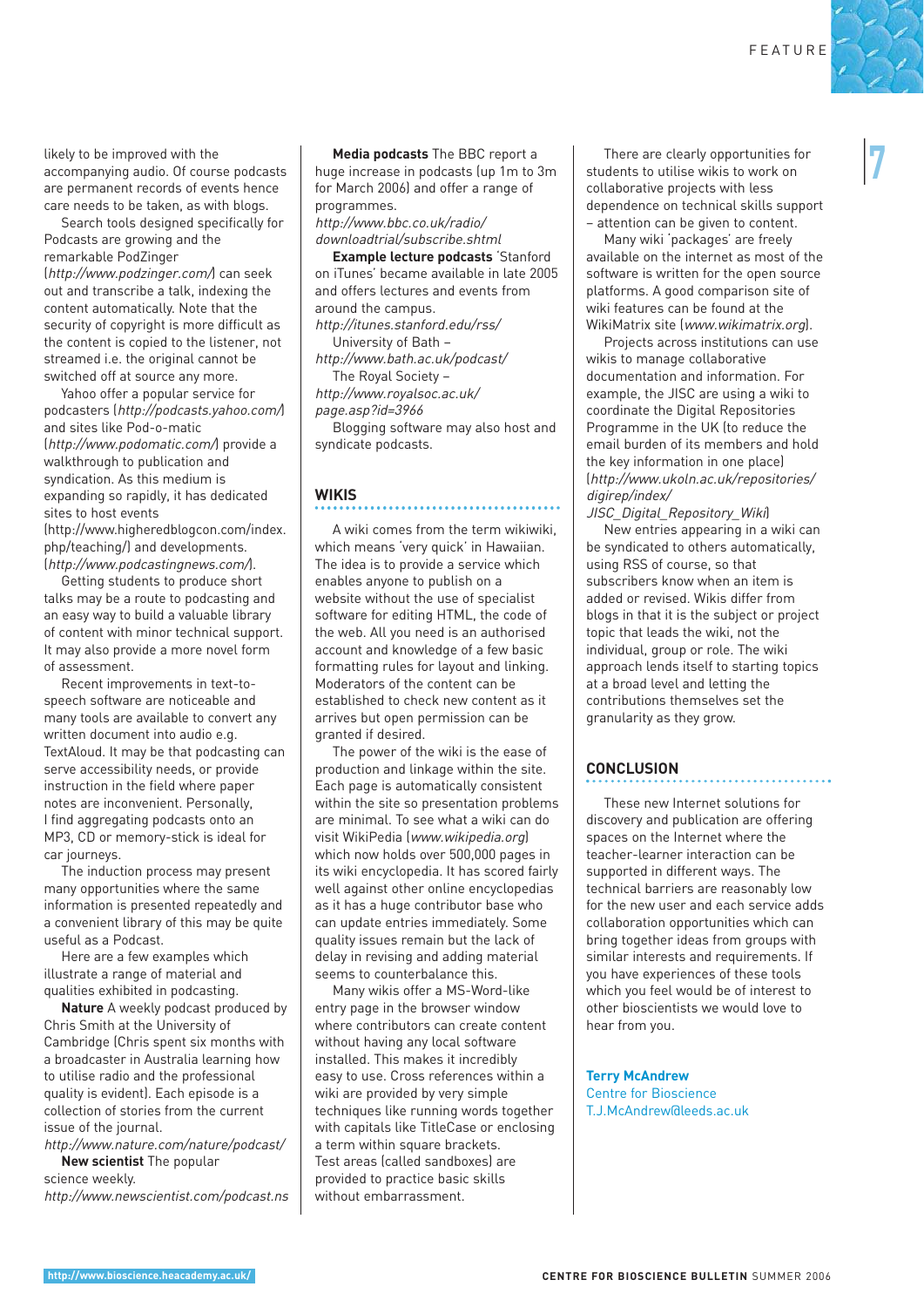

## **REPORT ON PROBLEM-BASED LEARNING WORKSHOP**

arrived at Canterbury on the Tuesday morning for thi<br>
one day workshop not having been a part of the large<br>
Society of Experimental Biology (SEB) meeting. The<br>
workshop, jointly organised by SEB and the Centre fo<br>
Bioscien arrived at Canterbury on the Tuesday morning for this one day workshop not having been a part of the larger Society of Experimental Biology (SEB) meeting. The workshop, jointly organised by SEB and the Centre for Bioscience, attracted me as I felt it might address of view of a biological sciences teacher. I was somewhat surprised, therefore, to discover the morning session to be run by Sarah Symons from the Department of Physics and Astronomy at the University of Leicester. Their PBL credentials were soon made evident to us as we were told of the experience gained through the HEFCE funded Project LeAP at the University of Leicester in collaboration with Physical Science departments at the University of Sheffield, and my own University of Hertfordshire. Despite my involvement with PBL on an MSc programme which I organise, our department had not made any contact with our colleagues in Physics and Astronomy to share experiences in this educational method that was new to us. It is surprising how often when you travel to outside meetings you discover useful information of what is happening in your own institution. As a result I will be contacting the LeAP leader at our University.

The morning session proved to be most useful, in spite of my initial misgivings, as it was an informal exchange of ideas prompted by specific group exercises. Being a diverse collection of biologists lead by a physicist meant we could focus on the generic question around the use of PBL rather than specific nature of problems relating to our disciplines. This process was aided by a broad, sciencebased, PBL exercise which we tackled in small groups of 3- 4. The problem had significant biological aspects, along with physics and chemistry, and a bit of Hollywood thrown in to keep it interesting. Groups came up with a varied response to this exercise reflecting the differing backgrounds of participants, and illustrating one of the advantages of PBL group work; that the varied experiences of the individual group members assures you will consider a number of different approaches to solving a problem. Some groups alternatively discussed the process, and came to the conclusion that insufficient time and resources were available in this artificial situation to come to a decision on the tasks set for the groups. This too was useful information when planning a PBL activity in a genuine learning environment for our students. Our small groups also had the opportunity to develop questions around current news stories that could become PBL exercises. Again the diversity of interests of the participants came through in the many different questions that these news stories generated and illustrated the usefulness of this source of topics. Throughout this morning session there was an excellent level of participation both in the small groups and when we all met to discuss issues. It seems most had some experience with PBL and were very willing to share their opinions.

The afternoon sessions promised us some 'real life' uses of PBL. The first session presented by Jeremy Prichard from Birmingham was an example from the overarching molecular biology role in biosciences, and more specifically use of on-line bioinformatics. We were presented a most impressive run through of informatics data bases to link DNA sequences to specific functions, using a website developed by the presenter to bring together the massive information freely available through the web to solve a very specific problem. This highlighted for me the importance of informatics and the availability of ICT to the success of PBL in higher education today. The immediacy of information gives the students the means of quickly gathering all they need to know to carry out a meaningful discussion and consider many alternatives to solving the problem at hand.

In the second session of the afternoon we were presented examples of how to enhance engagement of the group in the problems set. This was presented by Chris Willmott of Leicester and focused on bioethics and more generally the impact of science on society. In addition to highlighting the importance of making the content relevant to your PBL students, we were given some very useful links to resources, from a simple card based systems to multimedia that can be used to define a case study, role play or current problem. Of course we strive to make all learning relevant to the present day world we inhabit, but perhaps it is necessary with PBL and other student self study methods to make even more explicit the currency and importance to society of the topics they are exploring.

In some ways this PBL workshop did not address many of the concerns I had about my own use of this learning method, such as assessment, effective group working, and organising the whole process of PBL. If as it seemed the intentions of the organisers was to more broadly consider the perceived objectives of the use PBL in science teaching, then I came away satisfied that this had been achieved, and that I had greater appreciation of what I could do with my own use of PBL.

### **Dale Peterson** University of Hertfordshire

d.w.peterson@herts.ac.uk

### **SCIENCE LEARNING AND TEACHING CONFERENCE**

A fully searchable version of the proceedings from the inaugural conference (University of Warwick, June 05) is now available from:

http://www.bioscience.heacademy.ac.uk/events/reports /scilt2005.htm

Contributions are invited for the second conference in 2007 (Keele University, 19-20 June). http://www.sltc.heacademy.ac.uk/Contributors.aspx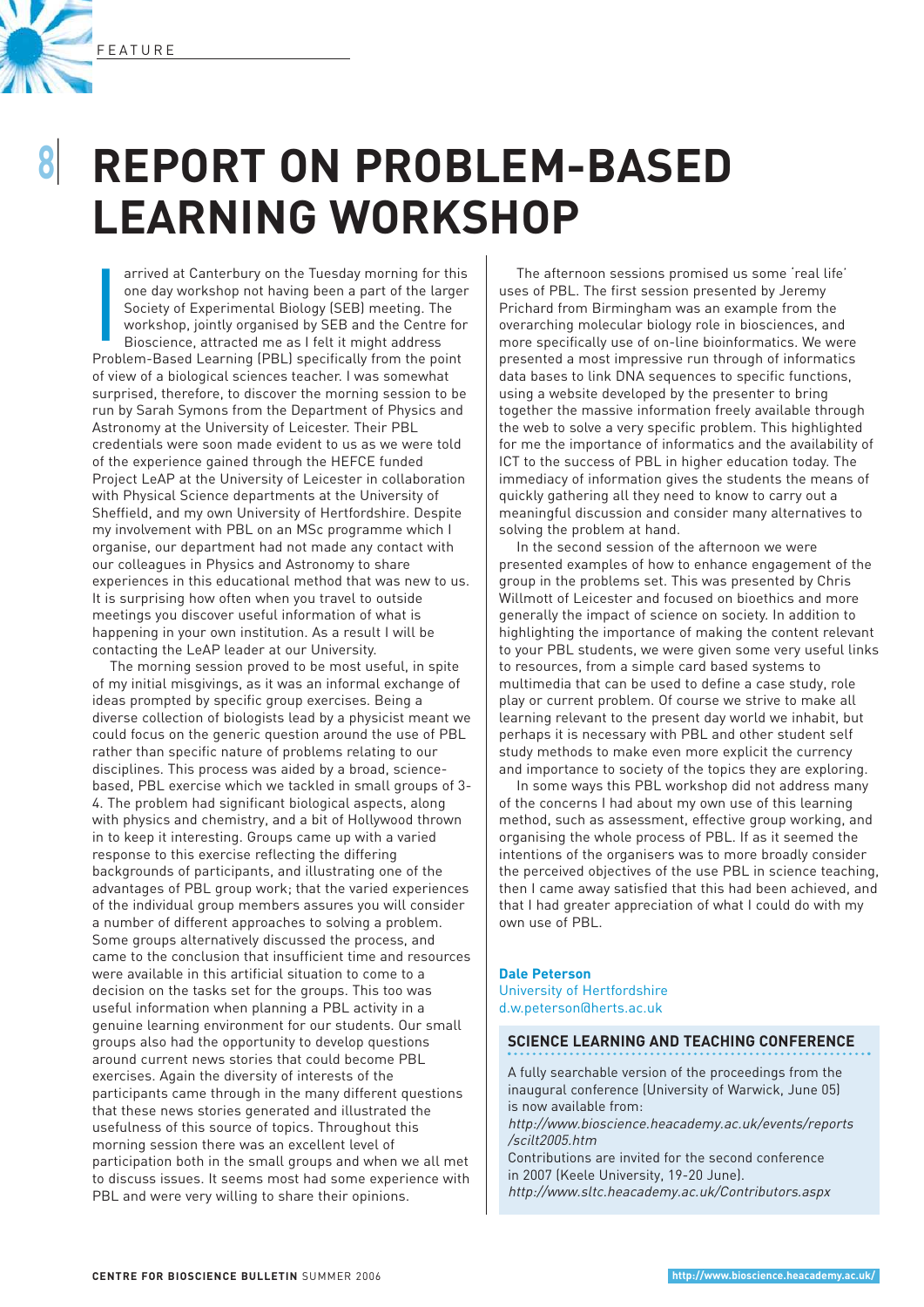# **TechDis HE CONFERENCE**

The first TechDis Higher Education Conferent place on October 27-28th 2005 in the Leeds<br>Novotel Hotel. More than 60 people took pa<br>from the UK higher education sector, in par<br>Higher Education Academy Subject Centres<br>Centre he first TechDis Higher Education Conference took place on October 27-28th 2005 in the Leeds Centre Novotel Hotel. More than 60 people took part, drawn from the UK higher education sector, in particular the Higher Education Academy Subject Centres and the proceedings from the conference are now available online at http://www.techdis.ac.uk/index.php?p=4\_1\_1\_1&id=88 including detailed coverage of all of the workshops and subsequent discussions, and both keynote addresses.

The primary focus of TechDis is to support practitioners and managers in carrying out their organisational roles, promoting the use of technology to encourage inclusivity and address disability in education. One of the main aims of the conference was to introduce the work of TechDis to key people in the higher education sector who are involved in taking forward messages about technology and disability. This is especially relevant as we move towards a better understanding of the importance of accessibility and usability in education as the basis of good practice for all.

### **ROLE OF STAFF DEVELOPMENT**

The conference opened with a lively and thought-provoking keynote from Sally Brown, Professor of Higher Education Diversity in Learning and Teaching, Leeds Metropolitan University. Sally's session, entitled "How can we make the Higher Education Learning Experience Inclusive? The role of Staff and Educational Development" highlighted drivers for creating more inclusive learning experiences, and in particular assessments, and showed how information contained within the QAA Code of Practice can be translated into achieving actual change within academic departments. The role of staff and educational development was shown to have particular impact through four foci. We should:

- Include robust requirements for inclusive practice in institutional assessment and learning and teaching strategies;
- Consult and involve students and staff with disabilities in our programmes of activity, and build in alternative assessments at the design stage;
- Make best use of University Disability Officers and informed colleagues to build a knowledge base of the needs of disabled students, and ensure that disability committees and working parties are fully integrated into the institution's systems; and
- Lobby national agencies, Professional and Subject Bodies to keep disability issues foregrounded.

This keynote set the tone for a range of workshops encouraging some deep thinking about the role of the teaching community in making the education experience as a whole more inclusive.

### **WORKSHOP SESSIONS**

Delegates attended a range of workshops, including:

- Benevolent Bill: an exploration of the accessibility features in Microsoft Word and Windows for all staff;
- An introduction to applying accessibility principles to 'homegrown' e-learning resources, and how simple techniques can greatly add to the learning experience of many students;
- A hands-on session showing how assistive technologies can be used to enable students to access e-learning and online materials;
- A focused look at technologies used by and to support students with dyslexia;
- An exploration of an holistic approach to web accessibility, utilising existing guidelines as a means to an end rather than an end in themselves;
- Guidance on getting started with accessible e-assessment: the potential of e-assessment to meet different accessibility needs and the potential barriers it can create; and
- In-depth discussion of how widening participation strategies impact upon institutions and the work of individual staff.

### **THE DISABILITY EQUALITY DUTY**

The closing keynote on "The Disability Equality Duty and Higher Education" was delivered by Yvonne Dickinson, then Acting Director of the National Disability Team, and now the Higher Education Academy's Adviser on Disability. Yvonne introduced the new legislative framework and highlighted some of the issues likely to arise when institutions implement disability equality policies.

The starting point for an institution should be a review of current disability provision and strategy, an audit of current practice and procedures, seeking out existing experience within the institution and building on existing mechanisms before creating new ones. The challenge for institutions lies in achieving this 'whole institutional approach' to promoting disability equality, engaging senior management, addressing staff and student disability equality, and involving disabled people in the process as opposed to 'surveying' their views.

It is important to start implementing the principles of the legislation now, so that by December 2006 the cultural shift has started towards that whole institutional journey. Each HEI is at a different point on this journey, and the key issue for each is identifying where you are and taking steps to get to where you want to be.

TechDis would like to thank all of the presenters and delegates for making the conference such a success.

**Simon Ball** JISC TechDis service simon@techdis.ac.uk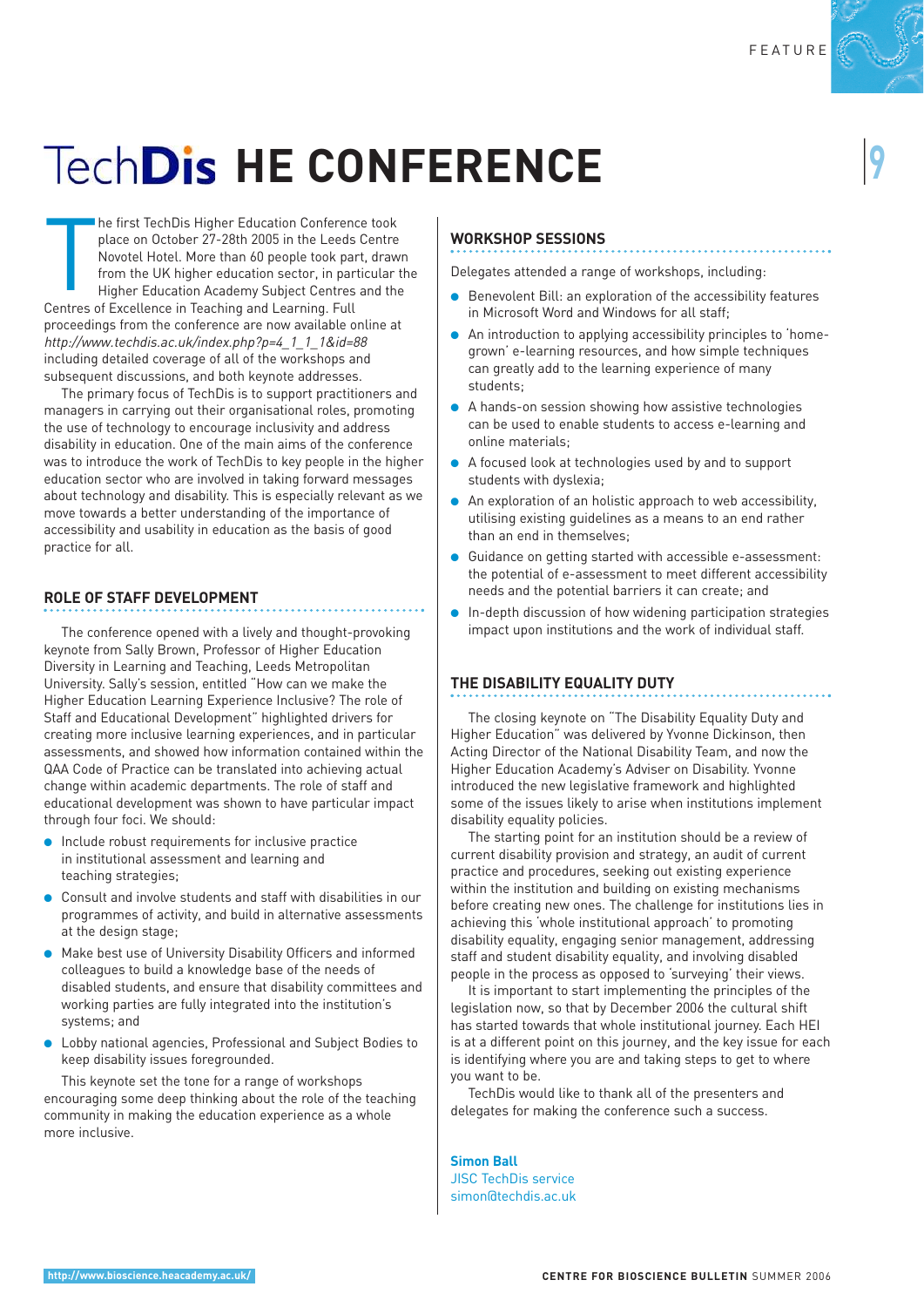

## **EXPERIMENTAL DESIGN SKILLS**

The skills of designing, conducting and critically<br>analysing experimental investigations are esser<br>for the successful biology student and graduate<br>(Lederberg, 1995). However, much practical wo<br>many bioscience degrees consi he skills of designing, conducting and critically analysing experimental investigations are essential for the successful biology student and graduate (Lederberg, 1995). However, much practical work in many bioscience degrees consists of controlled Baillie, 1998) with little opportunity to truly 'experiment' prior to the final-year project itself. While most bioscience degree programmes do contain elements designed to develop students' experimental design and data analysis skills, few offer students the opportunity to design and criticise experiments in a low risk setting prior to the final-year project itself.

To address this perceived gap, the Zoology/Aquatic Biology degree programmes at the University of Glasgow introduced a new course designed to aid the development of the skills necessary for effective project work.

### **THE EXPERIMENTAL DESIGN COURSE**

Third-year students (of a 4-year Honours programme) participated in a series of facilitated discussions. The sessions were supported by a recently published book on experimental design for biologists (Ruxton and Colegrave, 2003) and a specially designed series of supporting problems and mini-projects. An example of these mini-projects is shown below.

When two people approach a doorway from different sides at the same time, one must give way and allow the other person to go through first. What factors might influence how the two individuals decide who defers to whom?

In groups, choose one of the factors that you discussed and perform an experiment to explore its effect on deferring at doorways, either in this or a nearby building.

A detailed questionnaire was administered to students at the end of the course in the first two years of the course's existence (03/2004 and 04/2005). On completion of the course over 90% believed they would be better at designing their own experiments and were more able to critique those designed by others. Unfortunately the Experimental Design course was not assessed so the 'Insect Projects' (independent, group projects and part of the Insect Biology component of the third-year curriculum) were used to gauge the impact of the course. For the years that the Experimental Design course has run, supervisors of the 'Insect Projects' reported that:

- the majority of students engaged more successfully with the projects;
- students required less direct guidance; and
- the outcomes of the projects were more successful.

These comments were reflected in considerably higher marks for this part of assessment than in previous years. To investigate the impact of the Experimental Design course on their levels of interest and confidence when engaging with their Insect Project, 14 students were interviewed shortly after the conclusion of their projects. It was clear from these interviews that most students believed that the Experimental Design course had had a positive influence on their ability to successfully run their Insect Project. Other factors such as course length and concurrent modules also influenced student engagement. The interviews represent an investigation into bioscience undergraduates' perceptions and conceptualisations of project work (MacKenzie and Ruxton, 2006). Briefly; features that had a positive impact on the student engagement include: having an element of choice for both project topic and group makeup; the freedom to work independently while being supported by a supervisor; and assessment by oral presentation, presenting to both peers and supervisors.

We have developed and evaluated a novel teaching resource in the form of a series of structured questions and 'real-life' mini-projects supported by interactive discussion sessions. These resources have apparently equipped thirdyear students to engage more successfully with small group projects. The identification of factors that influence student engagement, and thus success, in project-based learning tasks within the biosciences may have important implications for the way that project work, especially final year project work, is presented and supported in most institutions.

This work was supported by the Centre for Bioscience's Teaching Development Fund.

### **REFERENCES**

Bliss, J. and Ogborn, J. (1977) Student Reactions to Undergraduate Science. London: Heinemann

Boud, D., Dunn.J. and Hegarty-Hazel, E. (1986) Teaching in Laboratories. Milton Keynes: The Society for Research into Higher Education

Covington, M. (1984) The self-worth theory of achievement motivation: findings and implications. Elementary School Journal, **85**, 5-20

Hazel, E. and Baillie, C. (1998) Improving Teaching and Learning in Laboratories. Milperra: Higher Education Research and Development Society of Australasia

Lederberg, J. (1995) Sloppy research extracts a greater toll than misconduct. The Scientist **20**, 13

MacKenzie, J. and Ruxton, G.D. (2006) Supporting the development of undergraduates' experimental design skills and investigating their perceptions of project work. Bioscience Education E-Journal (in press).

Ruxton, G. D. and Colegrave, N. (2003) Experimental design for the life sciences. Oxford: Oxford University Press

### **Jane MacKenzie and Graeme Ruxton**

University of Glasgow jane.mackenzie@admin.gla.ac.uk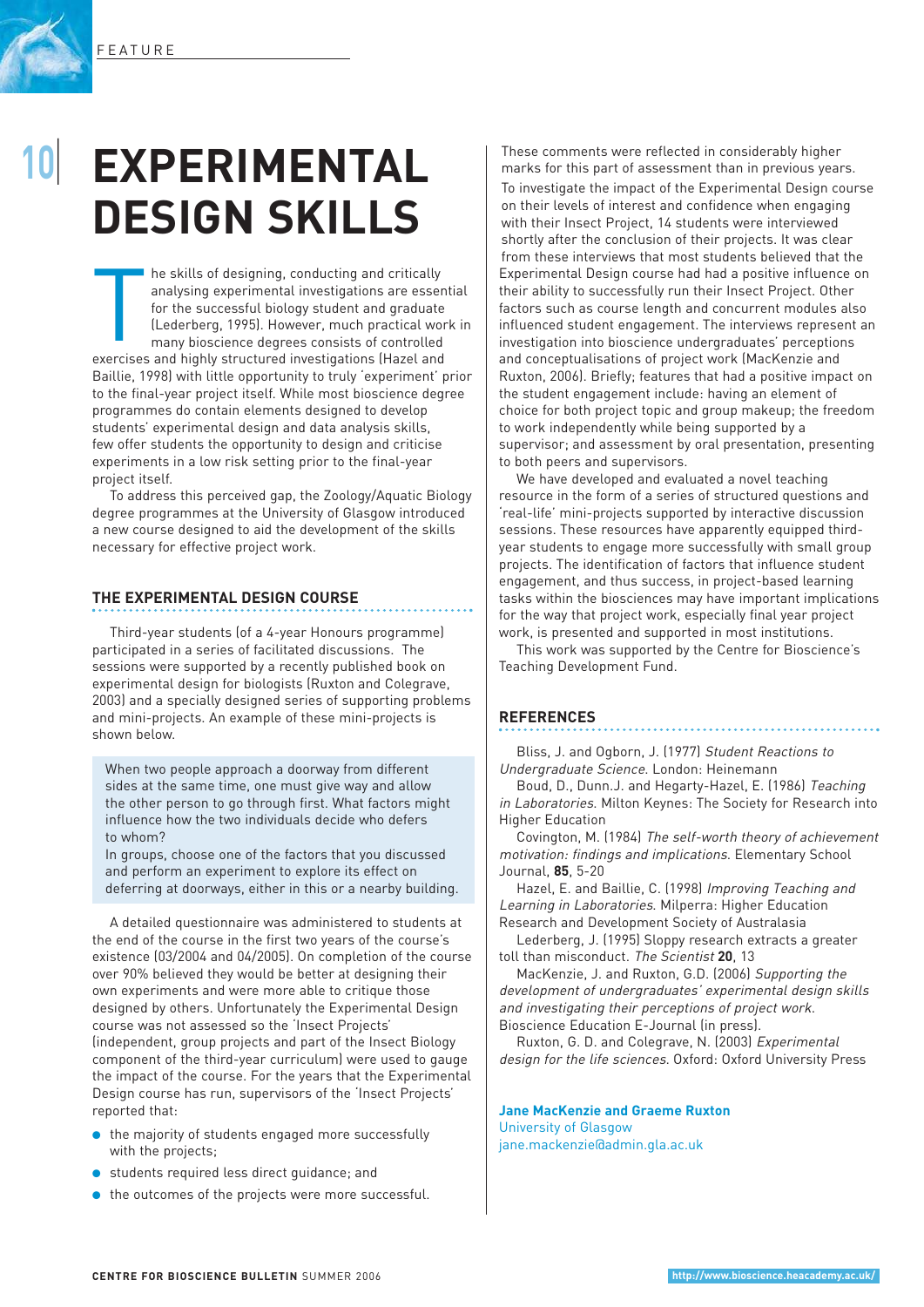## **FINAL-YEAR PROJECTS IN SCIENCE COMMUNICATION**

**Exploring the Universe of Separator**<br>
In the biologic<br>
With such rap<br>
developments<br>
and technology, effective ublic engagement is an increasingly important issue in the biological sciences. With such rapid developments in science communication regarding the benefits and risks of scientific progress has never been more important. UK Research Councils, industry and charitable bodies are making substantial investment to improve the communication of science by practicing scientists. Recent developments in postgraduate and postdoctoral training have also stressed the importance of science communication activities alongside the development of research skills. Clearly, it is important that the science communication agenda also penetrates the undergraduate science curriculum; the challenge is to fit it into practically-based degree programmes with competing priorities, and a very busy timetable for students and staff.

In the Department of Biosciences at the University of Kent, we have introduced science communication activities to the undergraduate curriculum as part of the final year research project. Communication Projects were introduced in 2005 to complement our existing portfolio of final year project types. Students undertaking Communication Projects complete an extended period of indepth research on a topical, controversial or poorly-understood area of science (examples include: the use of stem cells in medical research; the use of performance enhancing drugs in sport; and the risks of biological warfare), and then develop strategies for communicating the research to a non-scientific audience. Both of these elements are assessed: students write a dissertation for a scientific readership, and also prepare an oral presentation aimed at a nonscientific audience. The former ensures that students can achieve a depth of knowledge equivalent to those undertaking more traditional projects

(e.g. those based in the laboratory), while the latter addresses the unique learning outcomes of the communication project, i.e. to communicate science effectively to a general audience.

The highpoint of the Communication Projects is the delivery of the oral presentation. The talks are delivered in local schools to students of mixed ability and age as part of National Science Week. Some of these students will be studying science at post-GCSE level, but many will not; for example, talks have been delivered to students of Philosophy and Ethics, Sport and Recreation, Information Technology in addition to those studying pre- and post-GCSE science. The presentations must cover scientific concepts in an accessible and interactive manner but assume no prior scientific knowledge. The challenge for the project students is to deliver insightful scientific facts and ideas in an interesting, accessible and inspiring way without being superficial and sacrificing depth.

The schools we have approached are invariably very keen to engage with the scheme, not least because it gives their own students the opportunity to hear about topics that are not part of a rigid National Curriculum. The school teachers are also an integral part of the assessment process; they contribute to the marking of the presentations, which gives them ownership of the scheme. As part of a broader departmental and universitywide widening participation strategy, we are increasingly targeting schools with low participation rates in both post-GCSE science and higher education in general. While we are too early in the cycle to determine whether this has had any real mutual benefits, many of the teachers in the schools have been delighted with the effect the projects have had on the attitudes of their own students towards science and university. At the very least, we hope the scheme encourages people to think about how scientific issues affect their own lives, even if they choose not to study it further.

Another particularly positive outcome has been Student Science News, a newsletter that features topical scientific articles aimed at the 14-18 age group. Student Science News was founded by Communication Project students in 2005 and is written, edited and published by the students themselves. A new publication team is assembled each year and they publish two issues of the newsletter annually. They receive no academic credit for this work; at a time when students regard coursework marks as currency, this is a further measure of their enthusiasm for science communication. The circulation of the Student Science News is currently 6,000 and the fourth issue is currently in preparation.

Ultimately, the major benefit is for the students undertaking Communication Projects. They are instilled with a sense that effective communication of their subject is part of a scientist's responsibility in society. The projects allow students to be rewarded for skills that are just as important for the future of science as the ability to undertake experimental work. The students also have the opportunity to develop and demonstrate skills that are often required by graduate employers, while the projects also allow for the fact that some students who may demonstrate less ability in the laboratory can be excellent science communicators. The imagination and talent for some of our students in this regard has been inspiring, and demonstrate that our graduates can be a huge resource in raising the profile of science nationally.

#### **Dan Lloyd** University of Kent D.Lloyd@kent.ac.uk

### **FUNDING AVAILABLE**

For the trialling of technology to support student learning. See: http://www.bioscience.heacademy. ac.uk/issues/wp/heat.htm